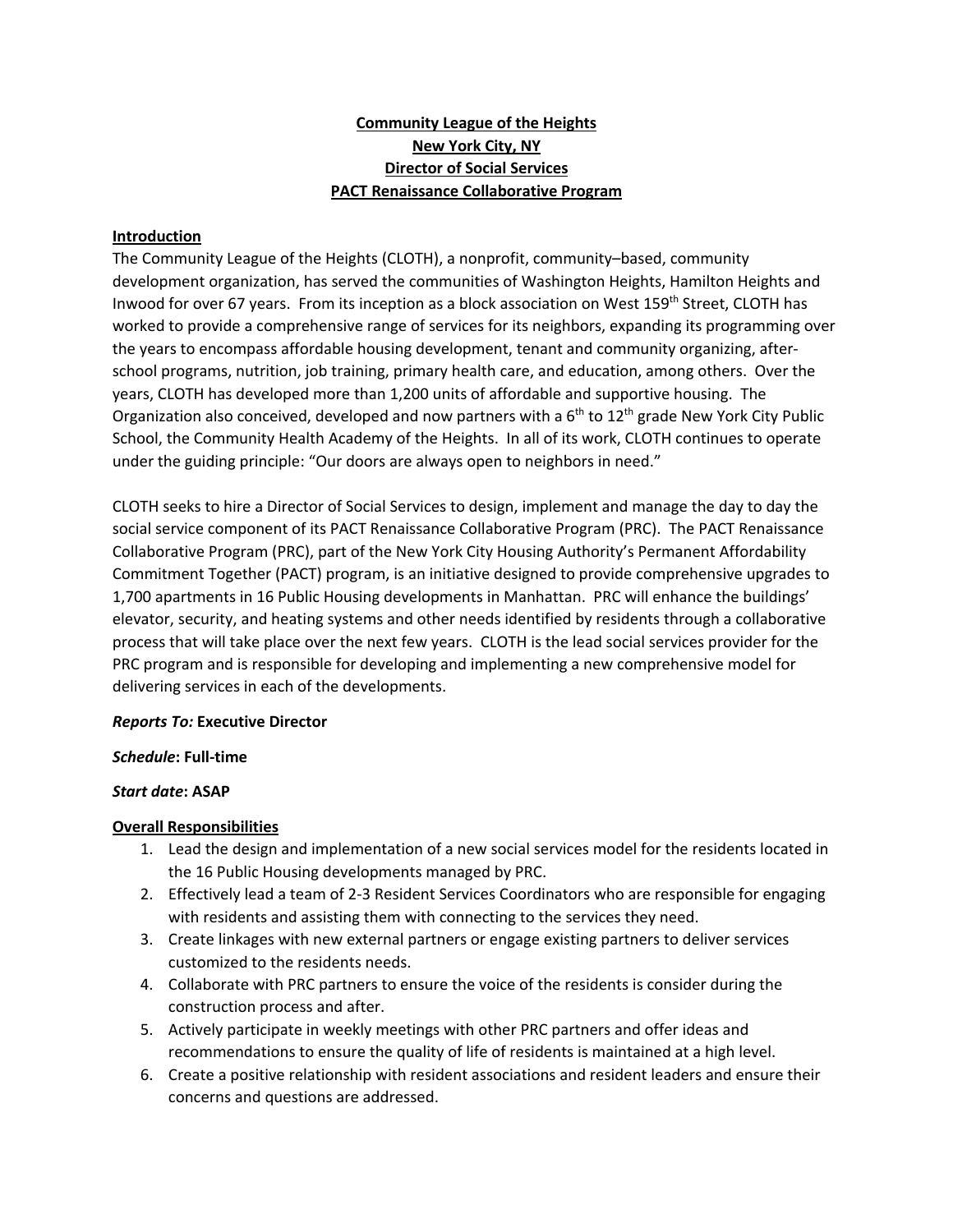- 7. Negotiate service contracts with external providers.
- 8. Monitor external service providers performance and ensure they are adhering to their service contracts.
- 9. Create and implement methods to measure the overall effectiveness and satisfaction level with programs and make adjustments as necessary.
- 10. Design and implement communication strategies that reach and engage a large majority of the residents.
- 11. Be an engaged and active member of the CLOTH leadership team who is seen as a role model by other staff members.
- 12. Coordinate fundraising activities including researching and writing grant proposals.
- 13. Manage program budget and ensure that funds are spent according to program requirements and are within the annual budgeted amount.

# **Day to Day Responsibilities**

- 1. Manage the day-to-day activities of the PRC Social Services Program.
- 2. Recruit and hire staff as needed.
- 3. Supervise social service staff and consultants
- 4. Design, administer and analyze resident satisfaction and needs surveys in each PRC development.
- 5. Engage resident leaders and resident association members to support programs and recruit participants.
- 6. Plan and facilitate assemblies and meetings with residents.
- 7. Establish and maintain working relationships with key NYCHA management and program staff.
- 8. Establish and maintain working relationships with existing and future service providers
- 9. Manage marketing and outreach, including the regular updates of PRC webpage and social media platforms.
- 10. Maintain all records and regularly update record-keeping systems and policies. Monitor budget and ensure dollars spent are withing budget guidelines.

### **Required Qualifications**

- 1. Master's Degree in Social Work with an LPC or LCSW
- 2. 3+ years of management experience
- 3. 3+ years of social work experience
- 4. Experience in program design and implementation
- 5. Bilingual in both written and oral communication Spanish and English
- 6. Experience with working with youth and senior citizens
- 7. Experience in community relations
- 8. Ability and experience in working in a fast-paced team-oriented environment
- 9. Experience with managing program budgets
- 10. Proficient in all Micro Soft Office Applications: PPT, Word, Excel
- 11. Excellent presentation skills
- 12. Strong oral and written communication skills
- 13. Excellent problem solver
- 14. Ability to work closely with people of diverse backgrounds, ages, and cultures